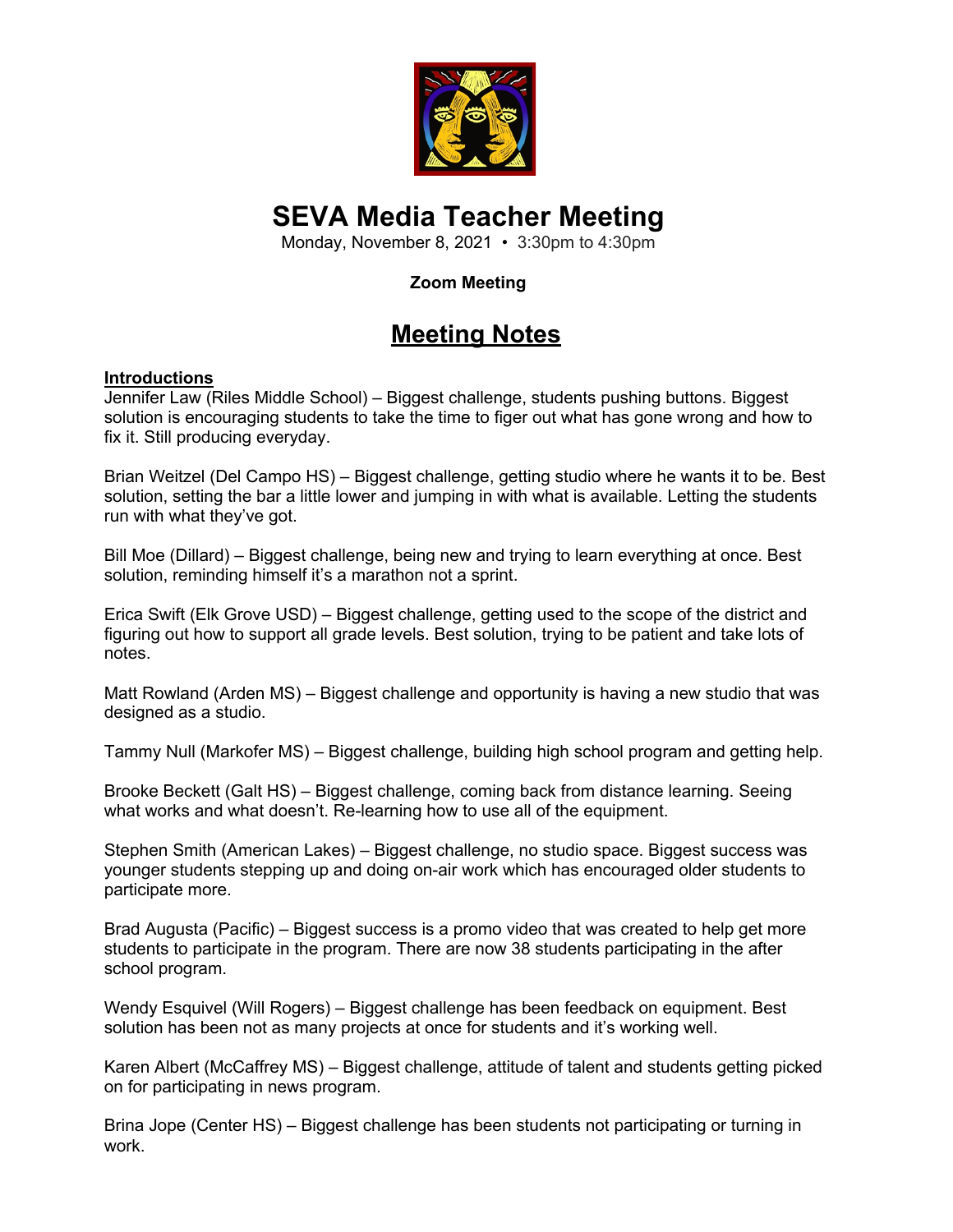Cael Kuhlman (Natomas HS) – Struggling with technical problems and student absences. Trying to find the fine line between caring too much and not enough. Good news, have not missed an episode. Students are taking more ownership and Cael is not having to micromanage.

Trevor Harding (Sunrise ES) – Took on too many students and biggest challenge is having too many students on a project at a time. Been making a lot of promos which has been great.

Scott Southard (Folsom HS) – Have a small group with lots of support which is nice.

Rebecca Batzianis (Casa Robles HS) – Biggest challenge is that all of the juniors and seniors graduated and now the school is in a rebuilding year. Class is mostly freshman and sophmores. Other challenge is keeping students impartial and reporting both sides of the news.

Dale Means (Rosemont HS) – Trying to convince students to dive into work and stay off of their phones. Success is students have touched many different programs.

Peter Lane (Mitchell MS) – Having an easier time managing students in two classes. Students are taking due dates much more seriously. Challenge is still classroom/studio not being available.

Sylvia Molina (Sierra Enterprise) – Getting pulled into other classrooms to help so there has not been the time to teach. Cell phones were banned on campus. But no one has broken equipment which is great.

Thuy Pham (CCAA) – Challenge has been students being out for long periods of time for COVID. Excited to be back in the process of creating videos.

Julie DelAgua (Albert Einstein MS) – Success has been the eagerness of students around filming and being in the class. Challenge is the immaturity of students. Struggling with students being back on campus and limiting shooting to when they are at school.

#### **Highlights**

- SEVACON Actor Symera Jackson
- SEVAFest Capital Air Show
- SEVAFest Sac Republic FC
- **SEVACON** Sports Reporting

#### **Upcoming Events**

- SEVACON Thursday, November 18, Hollywood Stunts
- SEVACON Thursday, December 16, SEVA Contest Kickoff
- SEVAFest TBA

#### **Updates**

- **SEVA Studio Grants**
	- $\circ$  SECC received the most grant requests ever. SECC is working on approvals and purchases now.
- **AudioBlocks/StoryBlocks (freepd.com)**
	- $\circ$  AudioBlocks is increasing it's price and unfortunately will no longer offer a discount to SECC. Any audio that has already been downloaded can still be used but in November teachers will no longer be able to use their logins.

#### • **SEVA Studio Site Visits**

- $\circ$  Doug and Nick are still doing site visits. Please email Doug if you have any needs.
- **SEVA Due Date – Friday, Feb 11** (Entry Form)
	- $\circ$  There will be an area of judging for stock footage and Defining 2021. Students who's videos are composed of more than 50% stock footage will receive less points in shot quality. The Defining 2021 Recognition will be given to students who make an effort to share their passion for video with family and friends. The